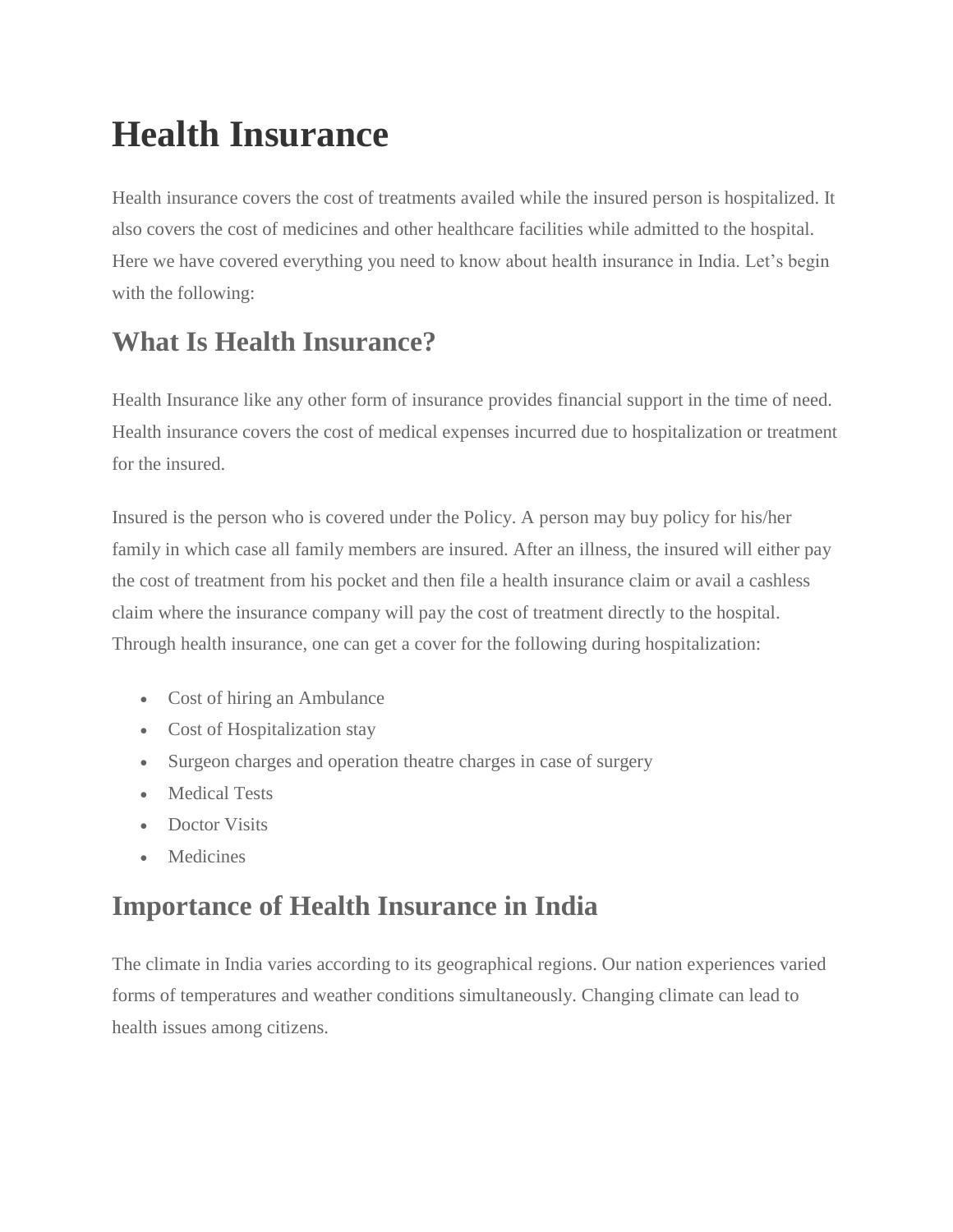There could be a number of other factors which affect a healthy person leading to poor health. Mostly, health issues occur without intimation. At such times, people are not usually prepared to bear the high cost of treatments or hospitalization. This is where health insurance comes into the picture. It will lend a financial cover in case a medical emergency arises.

It is often believed that health insurance plans should be bought by people in the later stages of their lives as they are likely to fall ill frequently due to old age. Contrary to this belief, health insurance plans should be bought even for children. This is to avoid any delay in availing medical treatment in the time of need.

Health insurance proves to be helpful because of the following:

#### **Expensive Medical Treatments**

Cost of medical treatments is increasing with each passing day. A few days of hospitalization easily costs thousands of rupees in India. In such case, it is hard to save money in advance for availing medical treatments. It becomes difficult to keep up with increasing medical bills. As a result some people tend to avoid taking full treatment for the medical condition they are suffering from. This could prove to be dangerous. Health insurance can help you to get out of a tough spot when you don't have enough funds to avail medical treatment.

#### **Unforeseen Risks**

Life has always been unpredictable and with increasing speeds at which vehicles run, one cannot be 100% sure that an accident may not happen. Be it road accidents or something as simple as a falling tree, being prepared for such perils will always be helpful. As compared to saving a sum of money for such events, buying health insurance offers more benefits.

#### **Lifestyle**

People nowadays have busy schedules and hectic lifestyles. This is having an adverse effect on their health leading to issues like high blood pressure, stress, hypertension, etc. Health insurance provides a cover for these conditions as well. Thus, it is better to avail a financial cover through health insurance instead of spending the entire amount from the pocket.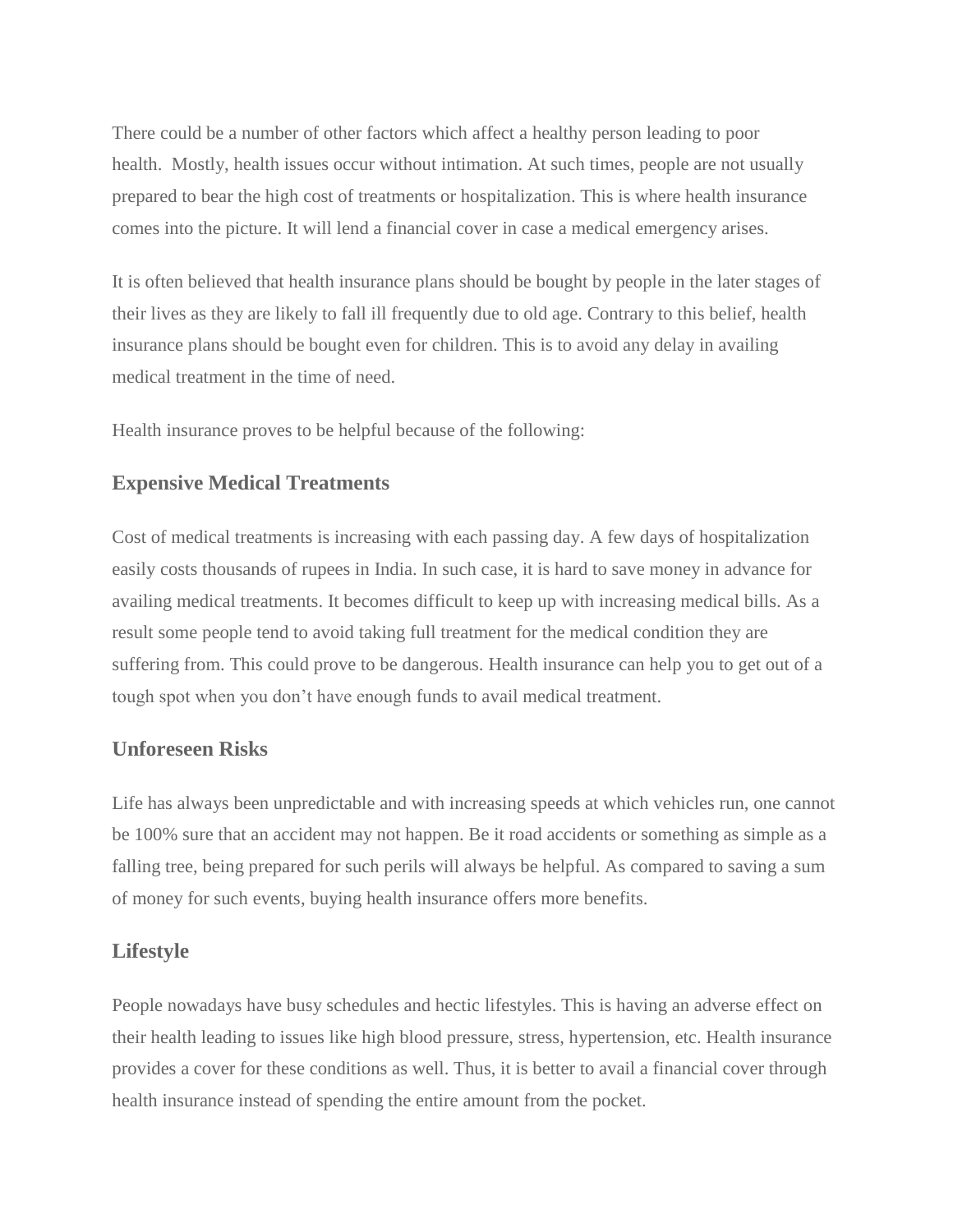### **Availability of Healthcare**

India being a developing country, quality medical facilities are not easily available nationwide. In such situations, one can avail treatment from hospitals which provide advanced healthcare in another part of the country. This can be possible without worrying about the number of medical bills and cost of medicines.

# **Tax Benefits**

Apart from enabling people to avail quality healthcare, health insurance plans also offer tax benefits. Under section 80D of the Income Tax Act, the benefit of up to Rs. 25000 can be obtained per year on a plan. Also, if a health insurance plan is bought for parents, one can get a rebate of Rs 15000-20000. If parents are senior citizens, you can get a rebate of up to Rs. 30000 on health insurance policies.

# **What Are the Types of Health Insurance?**

A health insurance plan can be bought for an individual or for the whole family. In family covers, the sum insured can be available in full to each insured in the family or the sum insured may be shared on family floater basis. A health insurance policy can be of the following types depending upon the plan selected by the policyholder:

# **Mediclaim or Comprehensive Health Insurance Plans**

These plans cover the cost of treatment during hospitalization of any of the insured persons in the policy. This is a comprehensive plan as it covers all kinds of hospitalizations (other than a small number excluded diseases as per the policy) and the full hospitalization bill up to the sum insured.

#### **Critical Illness Plans**

A critical illness plan offers to pay a lump sum amount if the insured person is diagnosed for predefined critical illnesses. These plans are beneficial in cases where the cost of treating an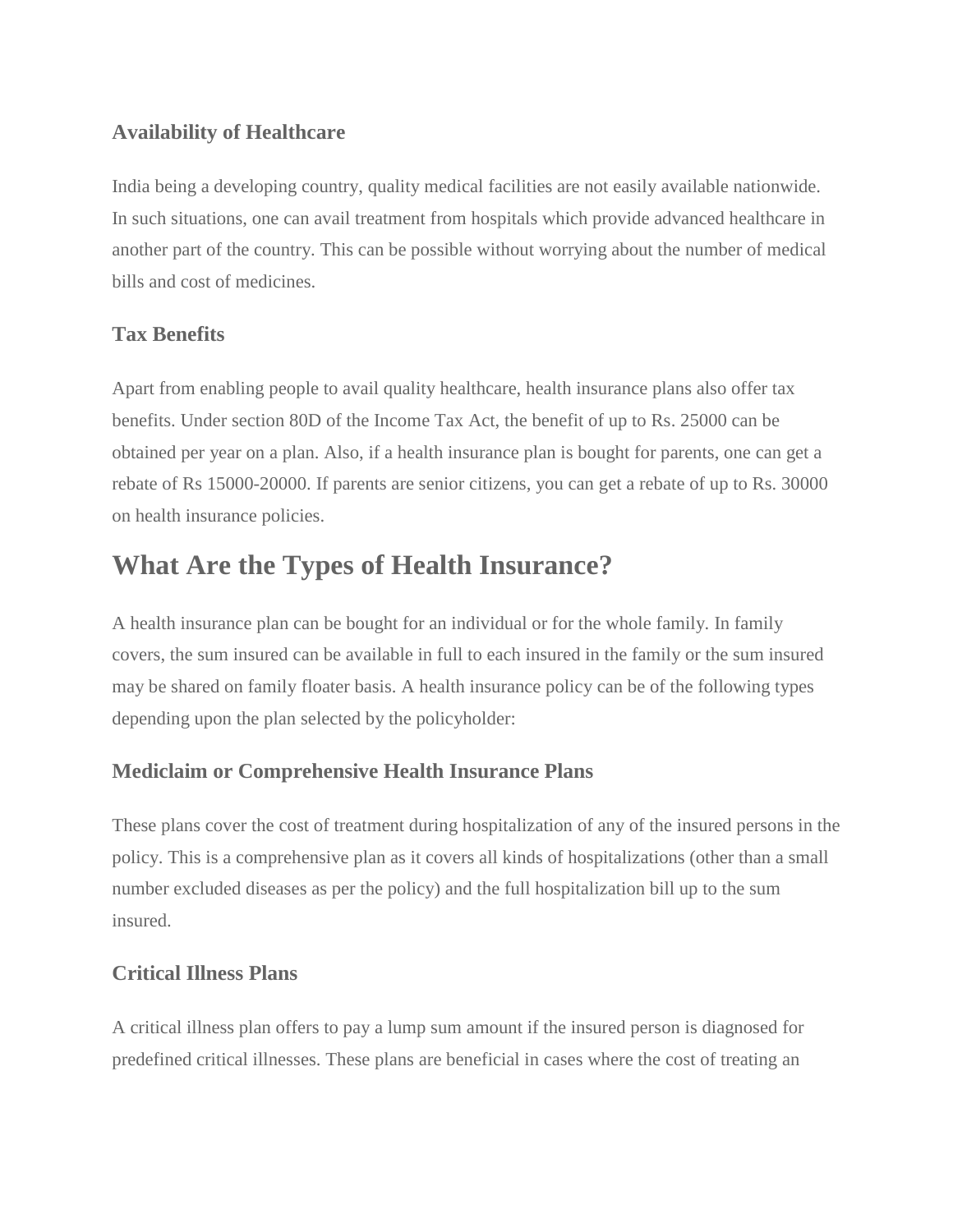illness is significantly higher as compared to other health issues. Specific illnesses like cancer, stroke, heart attack can be covered under this plan.

#### **Daily Cash Benefit Plans**

Through this plan the insured will be paid the cost of treatment on daily basis. The amount paid will be as per the terms and conditions of the health insurance plan. The amount paid will be fixed irrespective of the actual daily expenditure.

#### **Personal Accident Insurance**

This insurance provides financial support to the next of kin in case the insured dies in an accident. This insurance is also helpful if the insured person suffers temporary or permanent disability due to an accident.

### **Health Insurance Plans for Senior Citizens**

As the name suggests, these plans are specifically designed to cover the cost of medical treatments given to elderly people. The health issues concerning senior citizens require specific treatment. With health insurance, a senior citizen can avail medical facilities seamlessly.

#### **Family Floater Plans**

As the name suggests, this is a consolidated plan which covers the whole family. Thus, members of a family need not buy separate health insurance plans.

#### **Top-up and Super Top-up Plans**

Top-up and Super top-up plans are useful when your health insurance cover gets exhausted. A health insurance policy has a threshold on the sum assured to be paid in one policy year. A topup plan will pay the remaining amount after the threshold of your health insurance plan is met. A super top-up plan works in a similar manner but irrespective of the threshold or number of claims.

#### **Disease specific plans**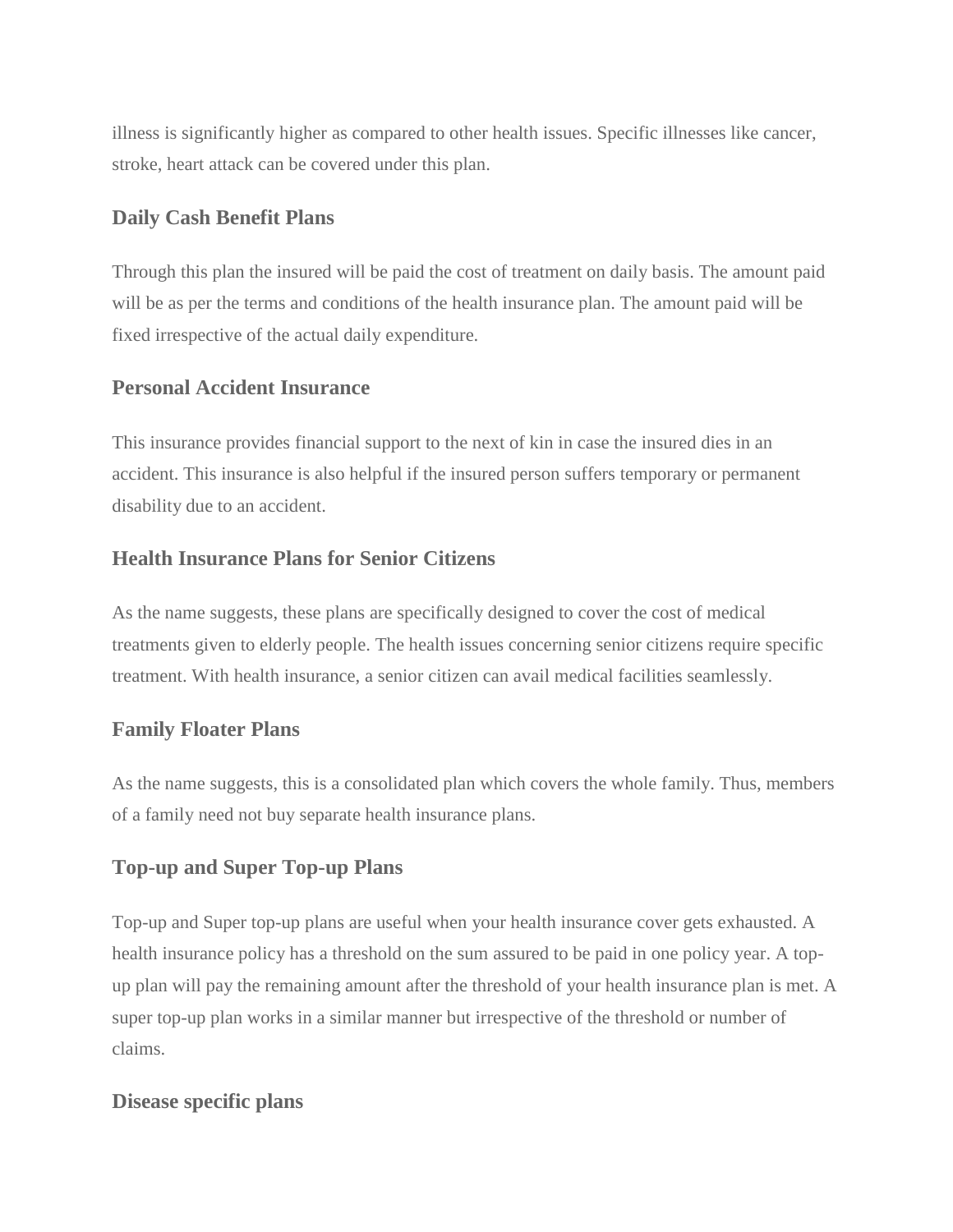These plans cover specific diseases for example, Cancer. The difference between a Critical Illness Cover and a Disease Specific plan is that the former type provides insurance only in the later stages of an illness where as a Disease Specific plan provides financial help from the onset of a disease.

# **How Does Health Insurance Work?**

A health insurance policy is an annual contract between an insurance company and the insured person. According to this plan, the insurance company will bear the cost of medical treatments availed by the policyholder. Health insurance plans need to be renewed on annual basis similar to vehicle insurance.

It is not always necessary that a claim is made against the policy. In such cases, the insurer grants an increase in the sum insured or a discount on the premium of the health insurance policy. This depends on the insurance company. This discount is called a No Claim Bonus. It is cumulative in nature and increases in percentage by each consecutive claim-free year.

# **Factors Affecting the Cost of a Health Insurance Policy**

Each policyholder is of a different type and dwells in a different condition. Thus, the cost of health insurance varies from person to person. However, to get a general idea about the factors that affect health insurance premium, let's take a look at the following.

# **Medical History**

An individual may be suffering from certain medical conditions at the time of applying for the policy. These, if covered under health insurance, will lead to a higher premium. This happens because in this case the likelihood of an insured person to avail medical treatment increases.

# **Pre-existing illnesses**

A pre-existing medical condition cannot be covered under a health insurance policy. It takes a couple of years before you can file a claim for the cost of treatment of a pre-existing condition.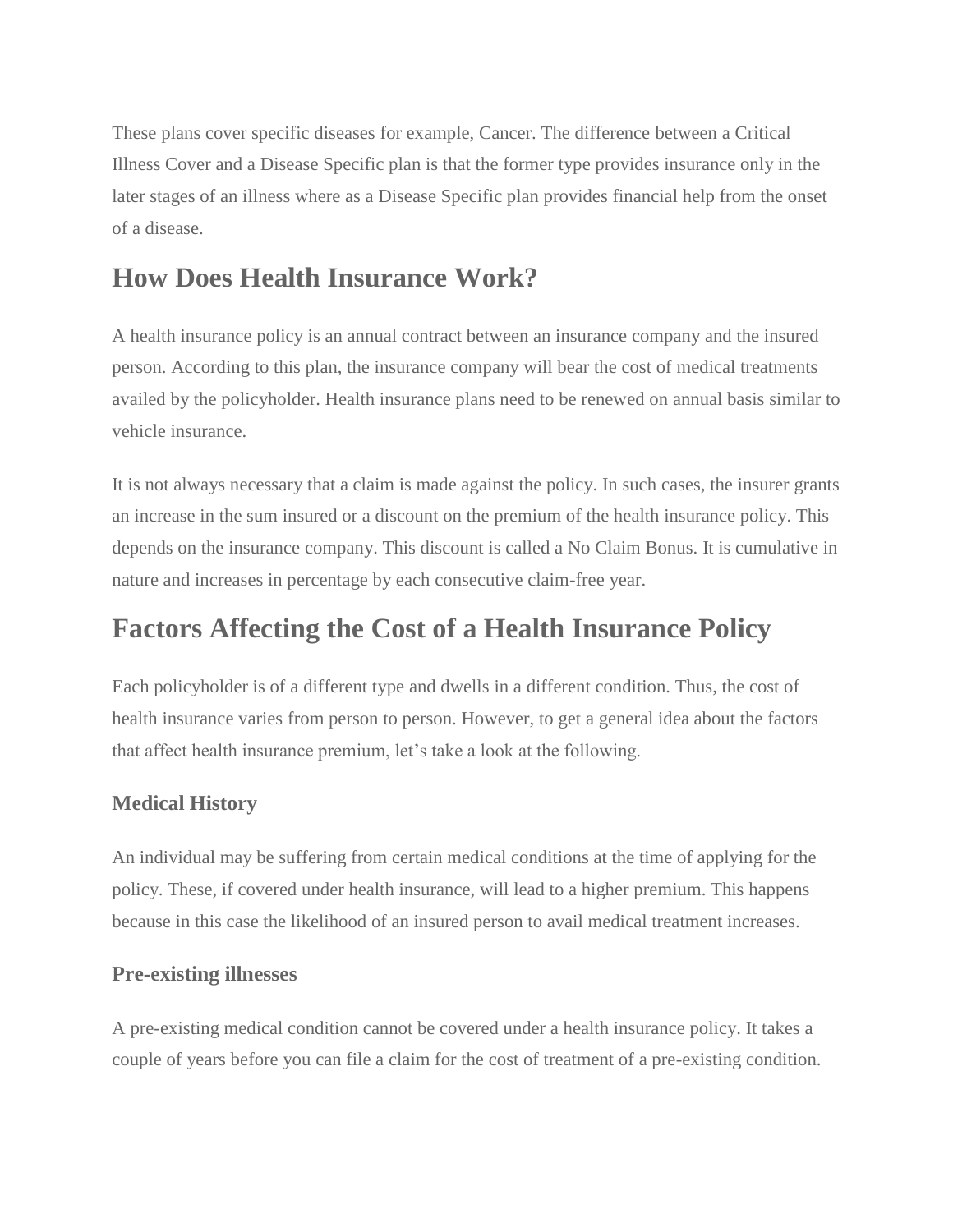The waiting period depends on the terms and conditions of the insurance company. It is a good idea to inquire about the same before opting for health insurance from a certain insurer.

#### **Habits and Lifestyle**

Leading a healthy lifestyle decreases the cost of health insurance plans. On the other hand, habits like smoking, consuming alcohol or chewing tobacco can lead to higher health insurance premium.

#### **Age**

An elderly person has higher chances of falling ill as compared to a young individual who leads a healthy lifestyle. Thus, the cost of health insurance policy depends upon the age of an individual.

# **Geographical location**

As mentioned earlier, Indian regions differ in climatic conditions. This could lead to health issues as some regions have extremely cold climatic conditions, while others experience extreme rainfall or even heat waves . Also, poor health conditions are a cause of many illnesses in the country. Thus, the cost of health insurance policy varies upon the location of residence of an individual.

# **Key Benefits of Health Insurance**

Buying health insurance could reduce the yearly cost of medical expenses to a great extent. This is possible due to a wide coverage offered by these insurance plans. Here are the key advantages of buying a health insurance policy:

# **Coverage for Hospitalization**

Your health insurance will pay for the cost of hospitalization due to various illnesses, accident or other medical conditions. A minimum of 24 hours of hospitalization is required in order to raise a claim against your health insurance policy.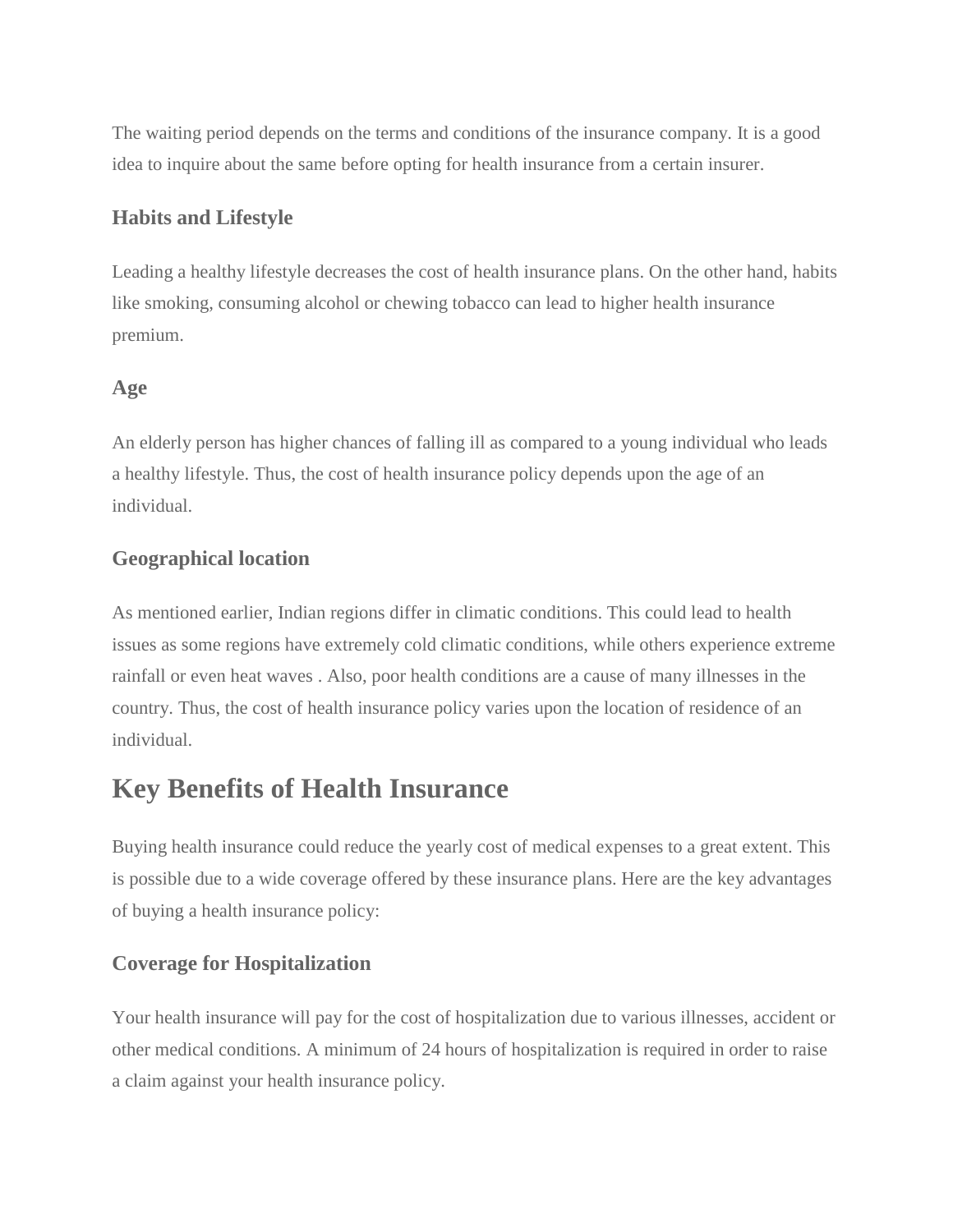### **Pre and Post Hospitalization**

A medical treatment could continue before or after hospitalization. Health insurance covers this cost as well. Usually, the cost of medical treatment covered is 30 days before and 90 days after hospitalization.

### **Charges for Ambulance**

Calling an ambulance proves to be helpful in case of medical emergencies. These vehicles come equipped with life-saving devices. The treatment could begin as soon as the patient is on board in an ambulance. Health insurance covers the charges of hiring an ambulance.

# **Domiciliary hospitalization**

Some insurers provide the cost of treatment availed at home instead of the hospital. This can be the case where a patient is willing to spend time with the loved ones in the comfort of their homes instead of a peculiar environment of the hospital. It is a good idea to confirm if this is covered under your health insurance plan by contacting your insurer.

# **Health check-ups**

It is a good practice to undergo regular health checkups. This helps in monitoring the current health condition of a person. Also, regular check-ups help in detecting an illness in its early stages making it easy to treat it in time. The cost of these check-ups is covered by some insurers under their insurance plans.

# **How to Buy Health Insurance?**

Traditionally, health insurance could be bought only via offline means. However, since the advent of the internet and increased connectivity, it is possible to buy the policy online as well. Nowadays, insurers are keen on directly serving their consumers. They have dedicated websites from where a person willing to get insurance can compare, understand and buy a health insurance plan directly from the insurer without the need for intermediaries or brokers.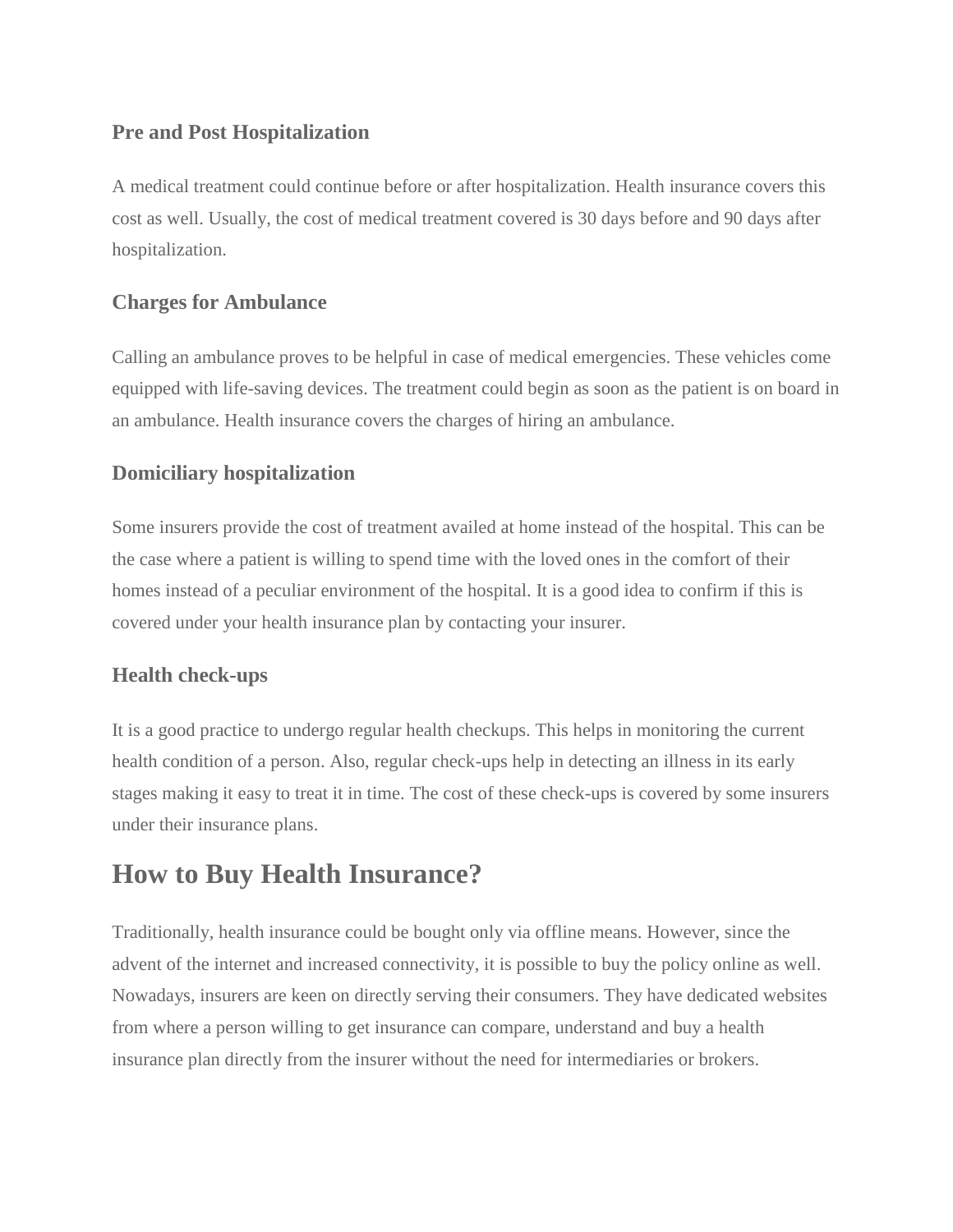If you want to avail insurance offline, you need to personally visit the insurance intermediaries or brokers. They are licensed and governed by Insurance Regulatory and Development Authority of India (IRDAI). A health insurance broker will only assist a person in comparing various products and buying a suitable plan. An insurance broker is licensed to sell health insurance plans from more than one insurance company. Insurance intermediaries will assist the policyholder through the complete cycle of health insurance i.e. from buying a suitable plan to filing a claim against the policy.

# **Things to Consider Before Buying Health Insurance**

Before buying a health insurance plan, it is advised to consider your requirements. Along with this, consider understanding the following with respect to your health insurance company:

#### **Claim Process**

Understand the claim process of the company before buying a health insurance policy. A simple claim process which does not involve a lot of hassle or elaborate documentation is preferable. Get in touch with the help center of your insurer in case the claim process is not clearly mentioned.

#### **Network hospitals**

Most of the claims in health insurance are cashless. Which means you just have to pay a small part of the claim amount and your insurer will directly pay the bills to the service providers like hospitals, ambulance agencies, pharmacists, etc. To avail a cashless claim facility, you need to take medical treatment only from the hospitals which are a part of your insurer's network. Here, selecting an insurer with a high number of network hospitals is advisable.

#### **No-cost Medical Check-up**

Some insurers offer free health check-ups. This helps in monitoring your health on regular basis. Look for an insurer who offers this facility.

#### **Bonus sum insured**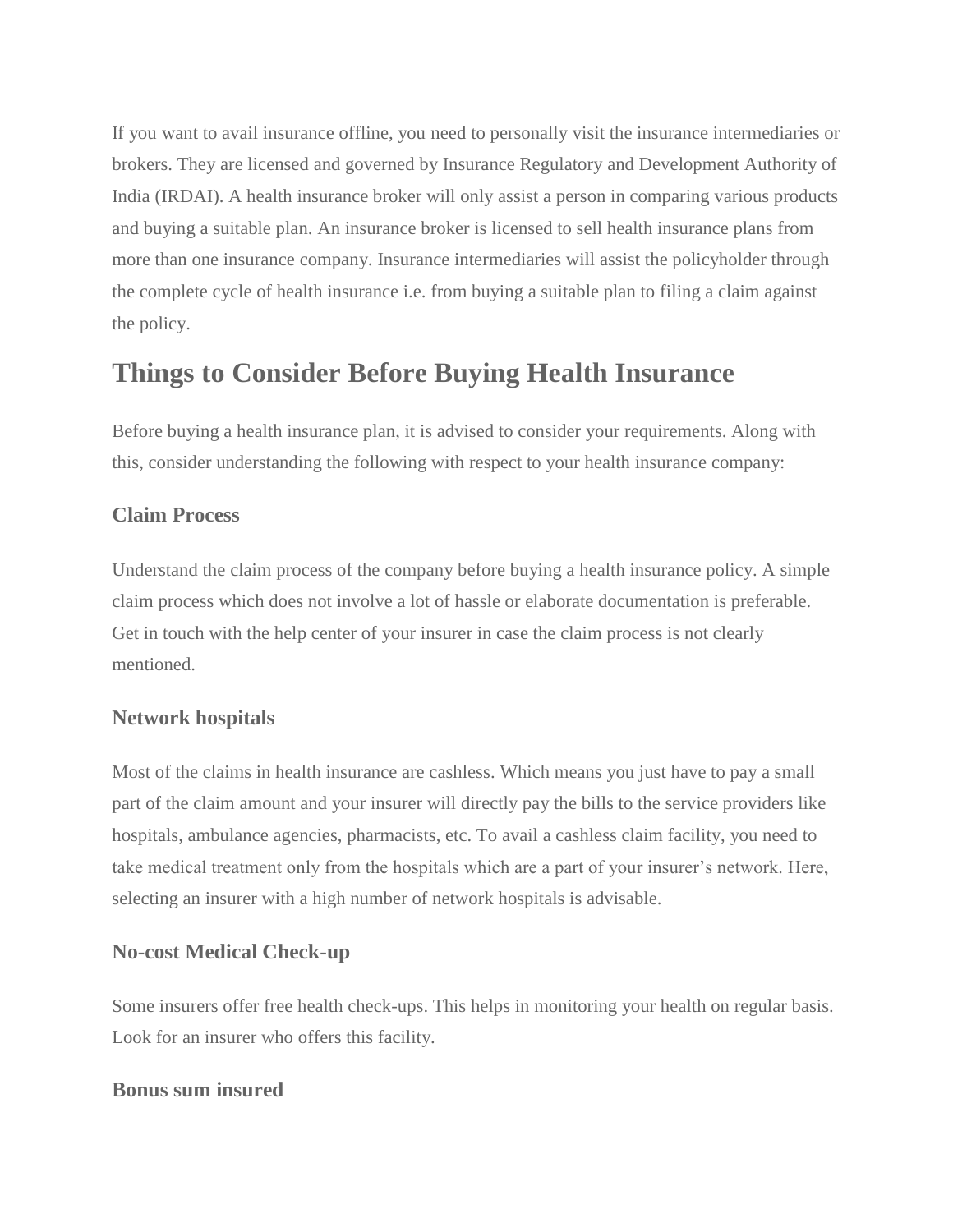This is a cumulative bonus given to a policyholder if no claim is raised in an active policy period and if the policy is regularly renewed. It is given in the form of a discount on the health insurance premium or added to the amount of sum insured offered on the plan. Checking this facility before buying the plan is a good idea.

### **Waiting Period**

Certain conditions like pre-existing diseases and maternity benefits are covered after waiting for a fixed period of time. The waiting period differs from insurer to insure but usually it is of 2 to 3 years.

### **Maternity benefits**

Most of the health insurance plans do not cover maternity expenses. However, if you are willing to start a family it is a good idea to cover pregnancy under health insurance plan. Some insurers have a waiting period for covering this cost. Check what your insurer offers.

#### **Sub-limit**

A health insurance plan can have a sub-limit on the sum assured. A sub limit can be applicable on things like room rent, specific diseases, etc. It can be in the form of percentage or a fixed amount. For example – The sub-limit on room rent is Rs. 4000/day. The room you choose costs Rs. 6000/day. Here, your health insurance will cover Rs. 4000/day and you need to pay the difference i.e. Rs. 2000/day from your pocket.

# **What Are the Exclusions of a Health Insurance Policy?**

Exclusions are conditions in which you cannot file a claim against your health insurance policy. Following exclusions are usually not covered by insurers:

# **Dental Treatment**

Availing of any kind of dental treatments is not covered under the health insurance policy. You cannot file a claim against your policy for the cost of dental treatment.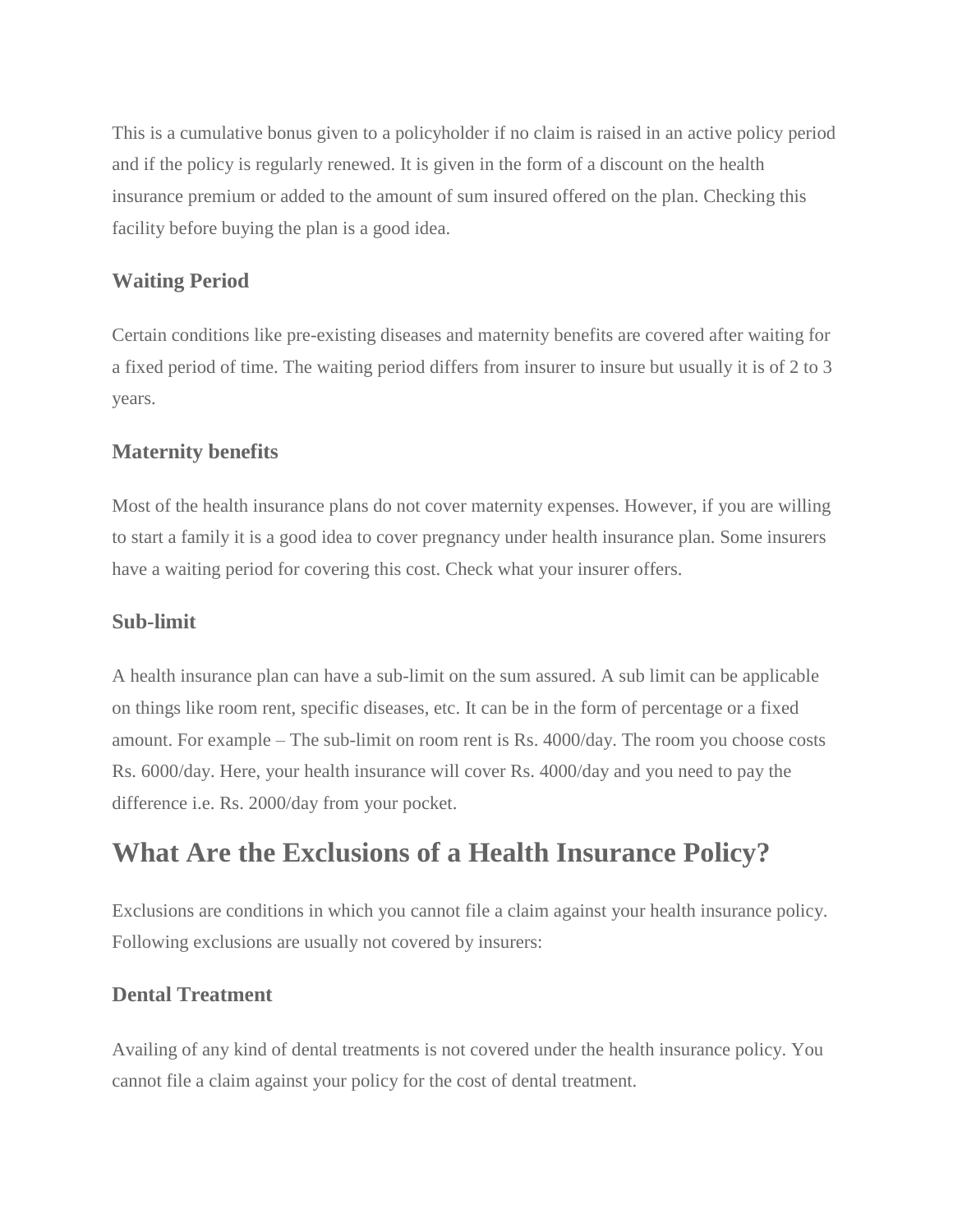# **Joint Replacements Surgeries**

These surgeries are not covered under health insurance. Most of the people in their old age require to undergo these operations. However, this it is an exclusion of the health insurance policy.

# **Cosmetic Surgeries**

Cosmetic procedures for the enhancement of beauty are not covered under health insurance. However, cosmetic surgery performed after a major accident is covered. These are mostly correction surgeries which are performed to reduce disfigurements.

# **Self-inflicted injuries**

The cost of medical treatment for injuries arising from a suicide attempt is not covered in these plans.

# **Therapies**

The cost of undergoing therapeutic treatments like naturopathy, acupressure, magnetic therapy, or such alternative treatments is not covered.

#### **New born babies**

Babies are not covered usually up to the first 90 days of their birth.

# **Exclusions in the form of waiting period**

When you buy a health insurance plan, you cannot file a claim for hernia, osteoporosis, and Ear, Nose, Throat (ENT) related disorders, certain pre existing conditions, maternity and specific exclusions as per the policy in the first few years.

# **Terms Frequently Used in Health Insurance**

# **Agent**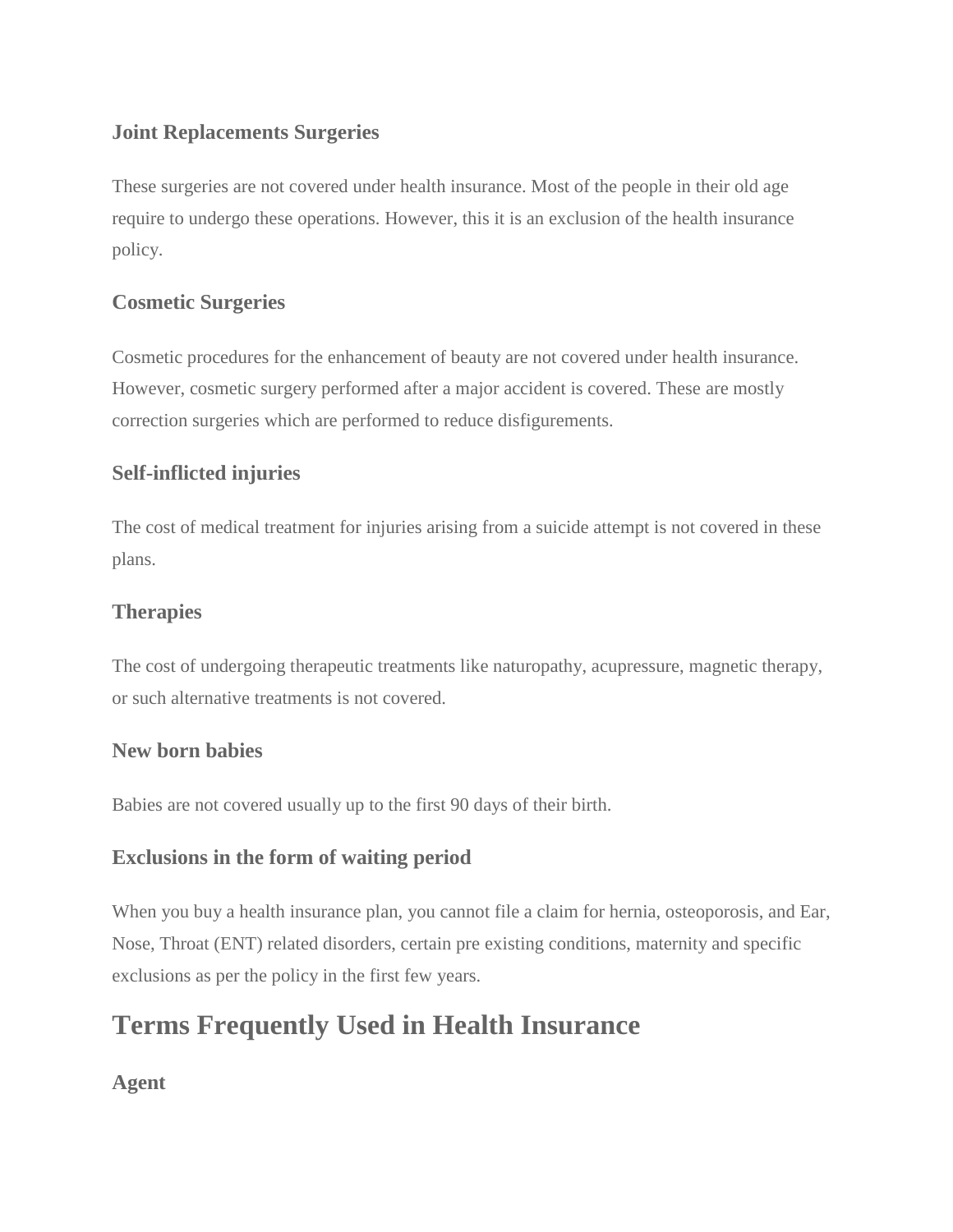An agent is representative of the insurance company who assists you through various processes of health insurance. An agent can give advice about the type of policy suitable for your needs, purchase, availing coverage and the claim process.

#### **Assignee**

An assignee is a person who avails the benefits of the health insurance plan. An assignee could be any of your parents, spouse or children.

#### **Claim**

A claim is a payment request raised by the policyholder to avail the promised financial cover as per the policy.

#### **Certificate of Insurance**

This is the contract between the insurance company and the person who purchases health insurance. This contract states the terms of the policy which includes coverages and exclusions as well.

#### **Co-payment**

A part of the claim amount to be borne by the policyholder is called co-payment. Co-payment is in the form of a percentage of the claim amount. The remaining part is paid by the insurer as per the terms and conditions of the health insurance policy.

#### **Dependents**

People who are financially dependent on the policyholder are called dependents. They could be policyholder's parents, spouse or children.

#### **Exclusions**

Situations/circumstances/conditions which are not covered by the insurer are called exclusions. The insured cannot raise a claim against an exclusion.